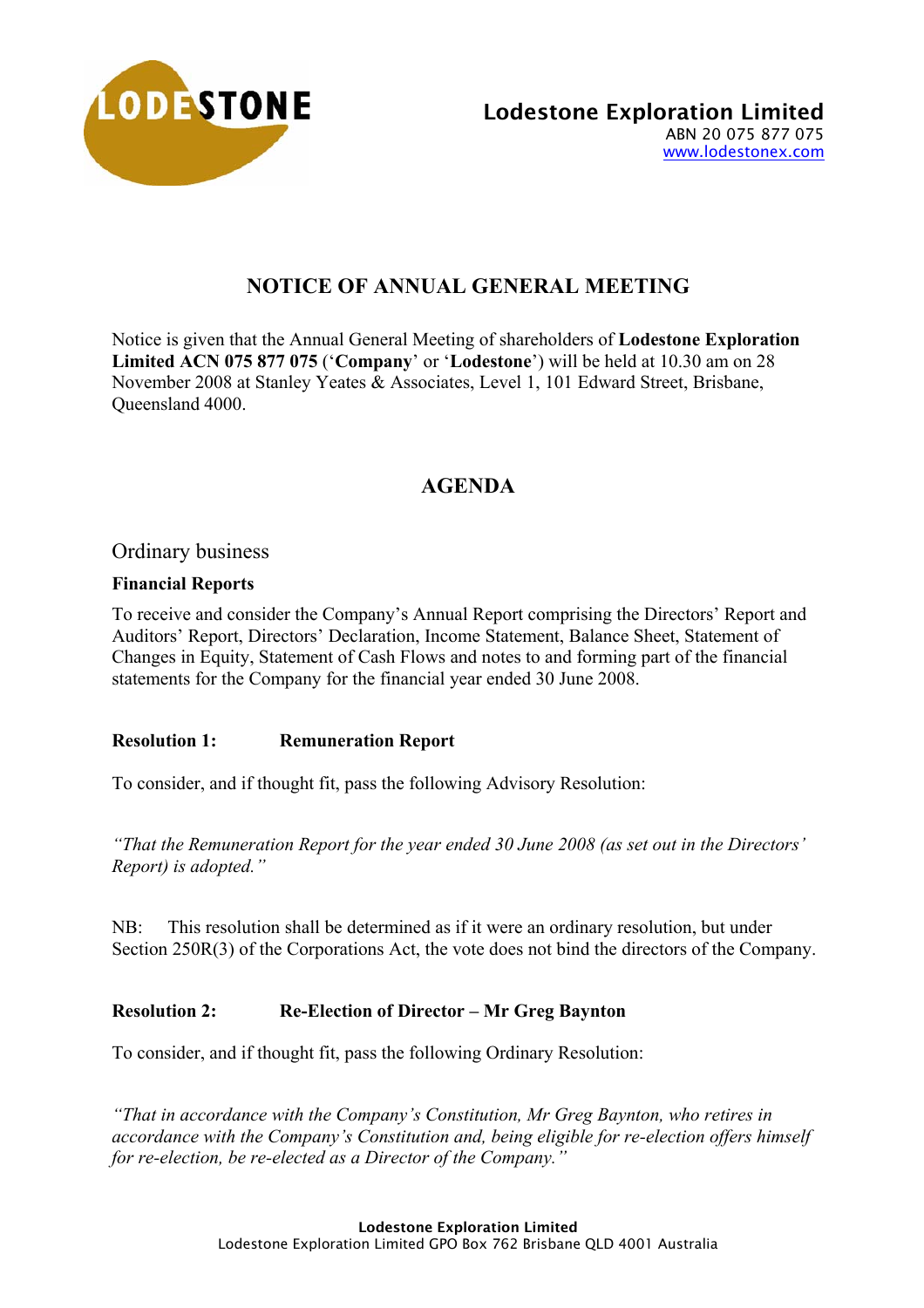# **Resolution 3: Re-Election of Director – Mr Bill (W.R.) Stubbs**

To consider, and if thought fit, pass the following Ordinary Resolution:

*"That in accordance with the Company's Constitution, Mr Bill Stubbs, who retires in accordance with the Company's Constitution and, being eligible for re-election offers himself for re-election, be re-elected as a Director of the Company."* 

# **Resolution 4: Re-Election of Director – Mr Lance Grimstone**

To consider, and if thought fit, pass the following Ordinary Resolution:

*"That in accordance with the Company's Constitution, Mr Lance Grimstone, who retires in accordance with the Company's Constitution and, being eligible for re-election offers himself for re-election, be re-elected as a Director of the Company."*

# GENERAL BUSINESS

To consider any other business as may be lawfully put forward in accordance with the Constitution of the Company.

# **By Order of the Board**

Leni Stanley Company Secretary 21 October 2008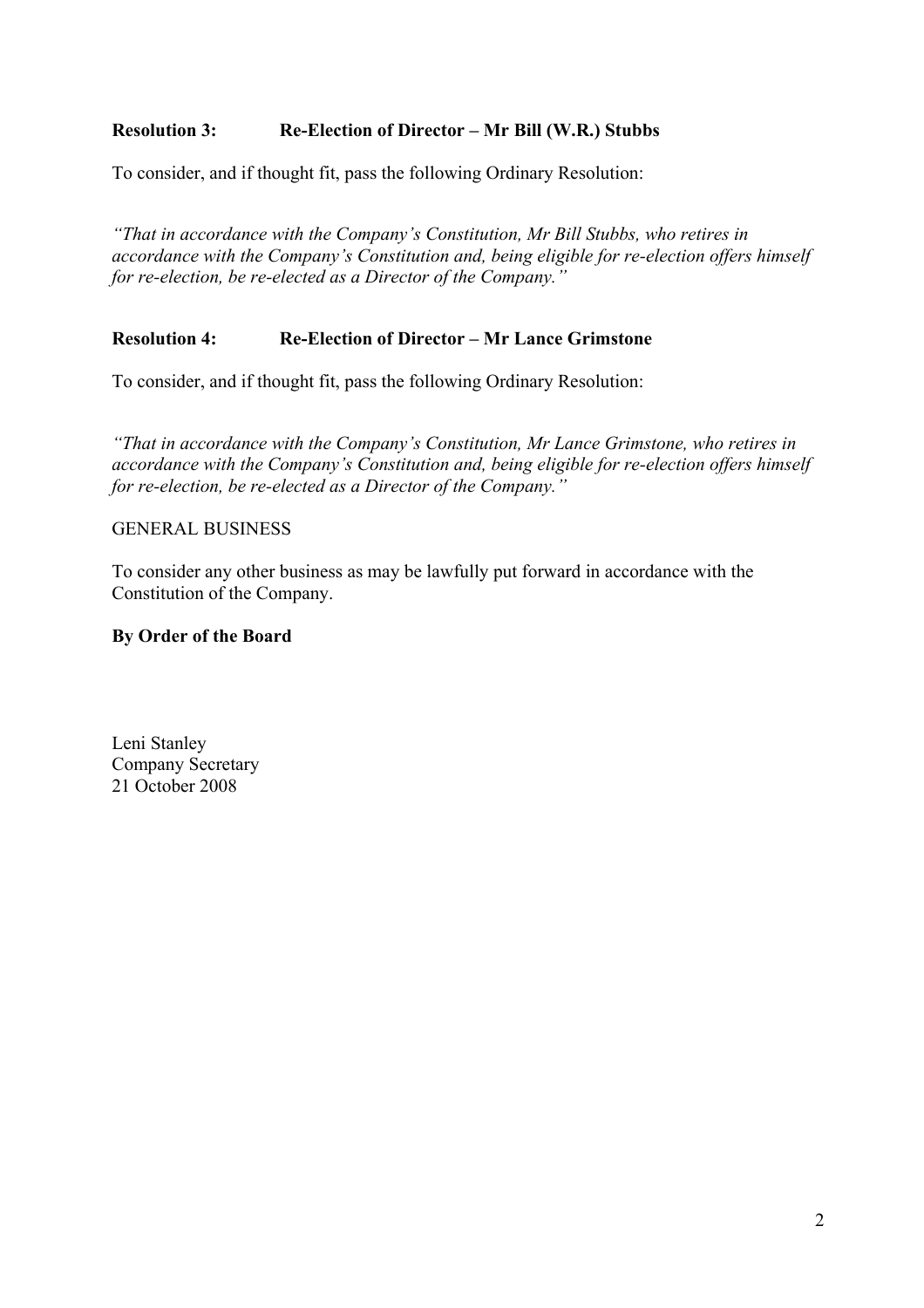### **EXPLANATORY NOTES**

### **LODESTONE EXPLORATION LIMITED**

### **A.C.N. 075 877 075**

#### **Resolution 1: Remuneration Report**

The Board has submitted its Remuneration Report to Shareholders for consideration and adoption by way of a non-binding Advisory Resolution.

The Remuneration Report is set out in the Company's 2008 Annual Report.

A vote on this resolution is advisory only and does not bind the Directors or the Company, however the Company will take the outcome of the vote into consideration when reviewing remuneration practices and policies.

#### **Resolution 2: Re-Election of Director – Mr Greg Baynton**

In accordance with the Company's Constitution, Mr Baynton will retire at the Annual General Meeting and being eligible, offers himself for re-election.

#### **2.1 Biography**

Mr Greg Baynton, M.Econ St, MBA, B.Bus (Accounting), FFINSIA, FAICD. Mr Baynton has been a Director of the Company for since 5 November 2001. Mr Baynton is also Chairman of the Audit **Committee** 

Mr Baynton is the founder and Managing Director of Orbit Capital, a boutique investment bank and holder of Financial Services Licence. Mr Baynton has wide experience in capital raisings and in identifying new opportunities.

#### **2.2 Directors' recommendation**

All Directors support Mr Baynton's re-election as a Director and recommend that shareholders vote in favour of this resolution.

#### **Resolution 3: Re-Election of Director – Mr Bill (W.R) Stubbs**

Mr Bill Stubbs, LLB. Mr Stubbs was appointed a Director on 31 March 2008 and in accordance with the Company's Constitution, Mr Stubbs will retire at the Annual General Meeting and being eligible, offers himself for re-election.

#### **3.1 Biography**

Mr Stubbs practiced as a lawyer for 30 years and is the co-founder of the legal firm, Stubbs Barbeler. He practiced in the area of commercial law including Stock Exchange listings and all areas of mining law. He has held the position of director of various public companies over the past 25 years in the mineral exploration and biotech fields. He is also the former Chairman of Alchemica Limited, Bemax Resources N.L. and Arrow energy Limited. Mr Stubbs is also a member of the Audit Committee.

#### **3.2 Directors' recommendation**

All Directors support Mr Stubbs' re-election as a Director and recommend that shareholders vote in favour of this resolution.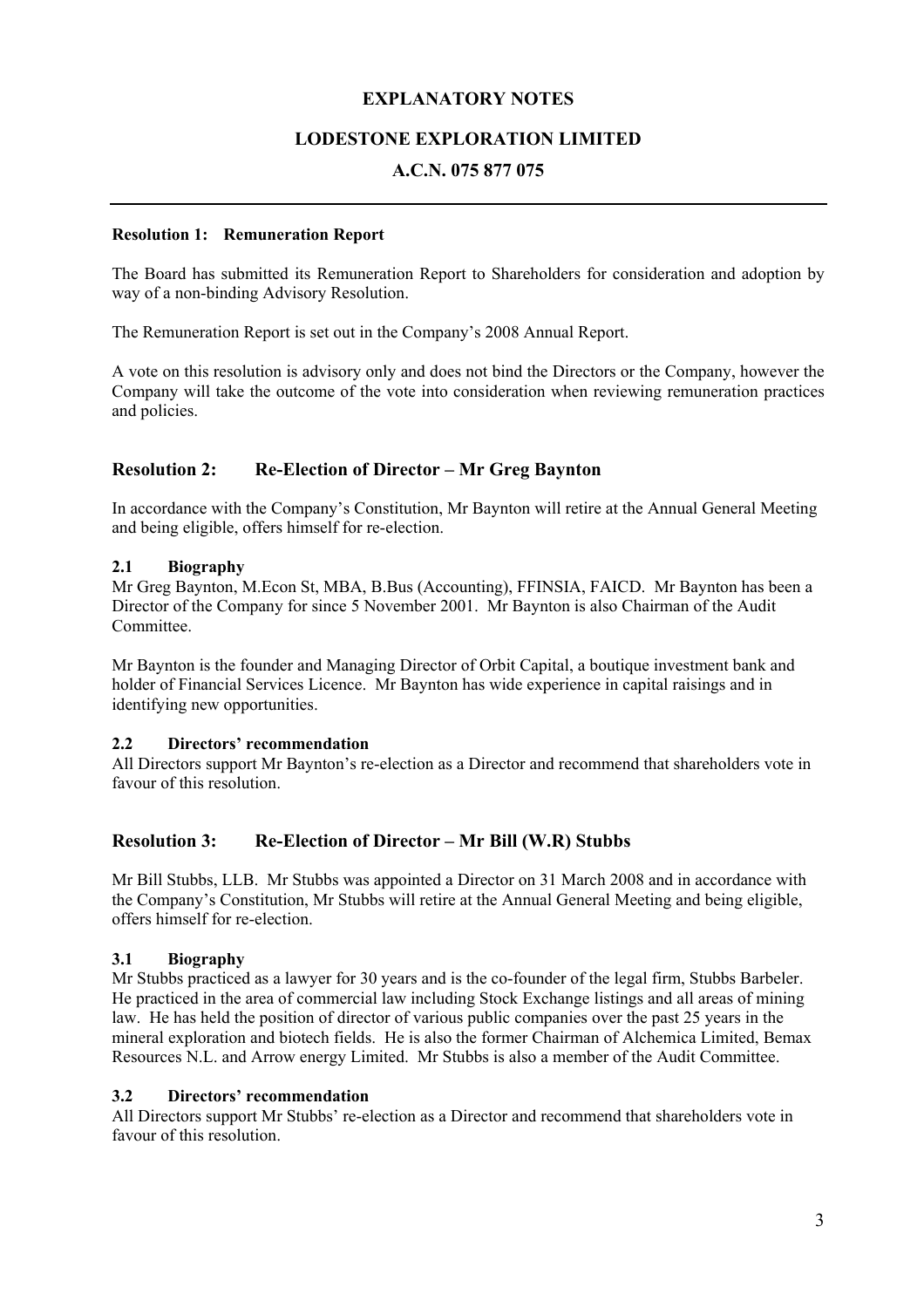# **Resolution 4: Re-Election of Director – Mr Lance Grimstone**

Mr Lance Grimstone, B.Sc.(Hons) Geol. Grad.Dipl.Mangt., F.AusIMM, CPGeo.M.MICA. Mr Grimstone was appointed a Director on 30 June 2008 and in accordance with the Company's Constitution, Mr Grimstone will retire at the Annual General Meeting and being eligible, offers himself for re-election.

## **4.1 Biography**

Mr Grimstone is a geologist with over 35 years of experience in the exploration, mining and civil engineering, with a wide spectrum of activities. He is well versed in many commodities but it is his experience in the mining geology of Eastern Australian Coal Operations which are the most highly regarded by industry. For the last 25 years, Mr Grimstone has operated his own consultancy practice based principally upon his expertise in Eastern Australian coal operations, including the past decade as a manager of coal exploration activities for Joint Ventures associated with Macarthur Coal Limited.

### **4.2 Directors' recommendation**

All Directors support Mr Grimstone's re-election as a Director and recommend that shareholders vote in favour of this resolution.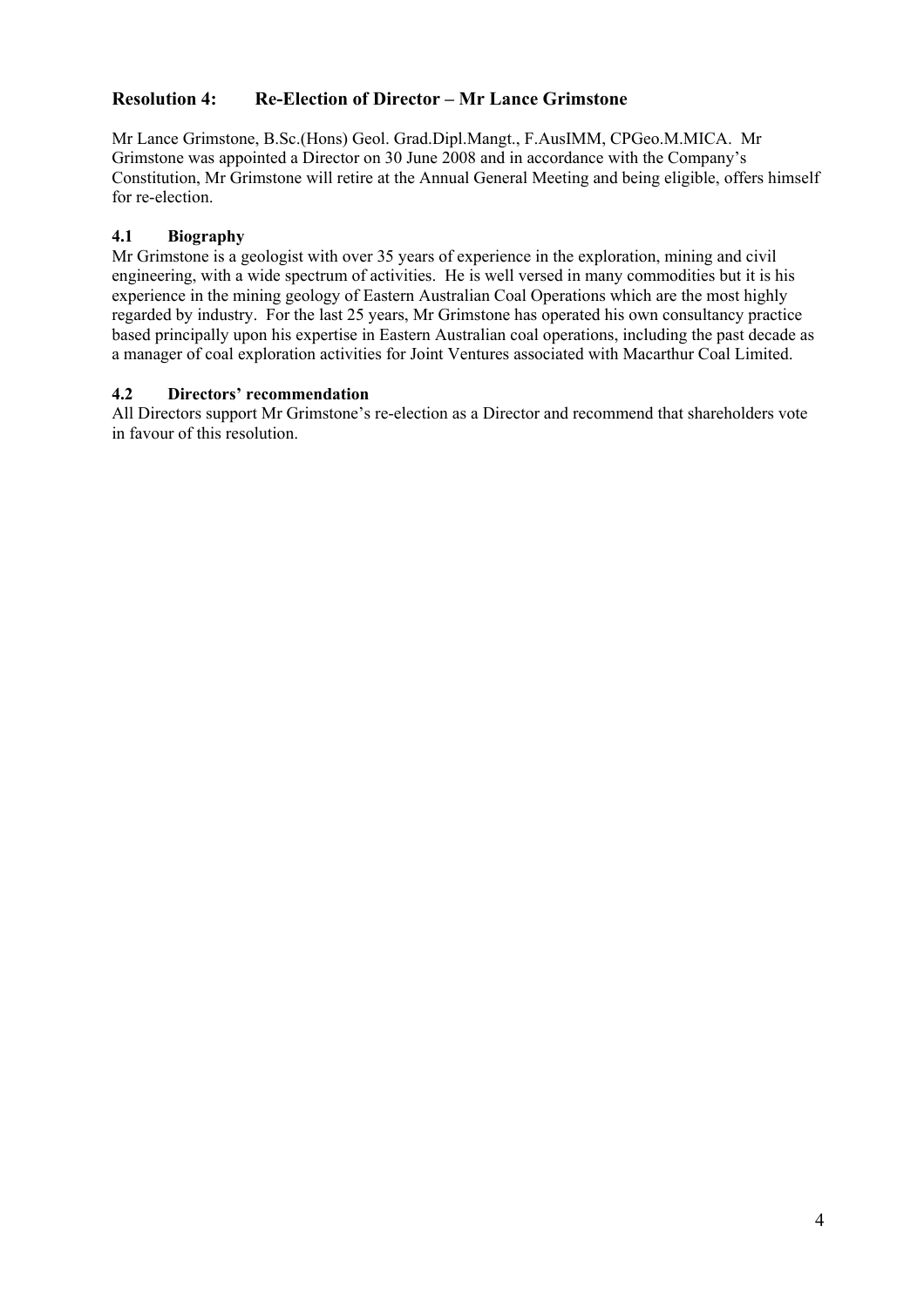

# **APPOINTMENT OF PROXY**

If you would like to attend and vote at the Annual General Meeting, please bring this form with you. This will assist in registering your attendance.



**X99999999999**

I/We being a member(s) of Lodestone Exploration Limited and entitled to attend and vote hereby appoint



the **Chairman of the Meeting (mark box)**

**OR** if you are **NOT** appointing the Chairman of the Meeting as your proxy, please write the name of the person or body corporate (excluding the registered securityholder) you are appointing as your proxy

or failing the person/body corporate named, or if no person/body corporate is named, the Chairman of the Meeting, as my/our proxy to act generally at the meeting on my/our behalf and to vote in accordance with the following instructions (or if no directions have been given, as the proxy sees fit) at the Annual General Meeting of the Company to be held at 10:30am on Friday, 28 November 2008, at Stanley Yeates & Associates, Level 1, 101 Edward Street, Brisbane, Queensland 4000 and at any adjournment of that meeting.

Where more than one proxy is to be appointed or where voting intentions cannot be adequately expressed using this form an additional form of proxy is available on request from the share registry. Proxies will only be valid and accepted by the Company if they are signed and received no later than 48 hours before the meeting. The Chairman of the Meeting intends to vote undirected proxies in favour of all items of business.

| B<br>To direct your proxy how to vote on any resolution please insert |     |         |          | in the appropriate box below.                                            |     |         |          |
|-----------------------------------------------------------------------|-----|---------|----------|--------------------------------------------------------------------------|-----|---------|----------|
| <b>Resolution 1</b><br><b>Remuneration Report</b>                     | For | Against | Abstain* | <b>Resolution 3</b><br>Re-Election of Director-<br>Mr Bill (W.R.) Stubbs | For | Against | Abstain* |
| <b>Resolution 2</b><br>Re-Election of Director -<br>Mr Greg Baynton   |     |         |          | <b>Resolution 4</b><br>Re-Election of Director-<br>Mr Lance Grimstone    |     |         |          |

\* If you mark the Abstain box for a particular Item, you are directing your proxy not to vote on your behalf on a show of hands or on a poll and your votes will not be counted in computing the required majority on a poll.

### **C SIGNATURE OF SECURITYHOLDERS – THIS MUST BE COMPLETED**

Securityholder 1 (Individual) Joint Securityholder 2 (Individual) Joint Securityholder 3 (Individual)

| Sole Director and Sole Company Secretary |  |  |
|------------------------------------------|--|--|

Director/Company Secretary (Delete one) Director

This form should be signed by the securityholder. If a joint holding, either securityholder may sign. If signed by the securityholder's attorney, the power of attorney must have been previously noted by the registry or a certified copy attached to this form. If executed by a company, the form must be executed in accordance with the securityholder's constitution and the *Corporations Act 2001* (Cwlth).



\*LOD PRX841\*

IL AN INTERNATIONAL INTERNATIONAL AND ANNO DELL'INTERNET